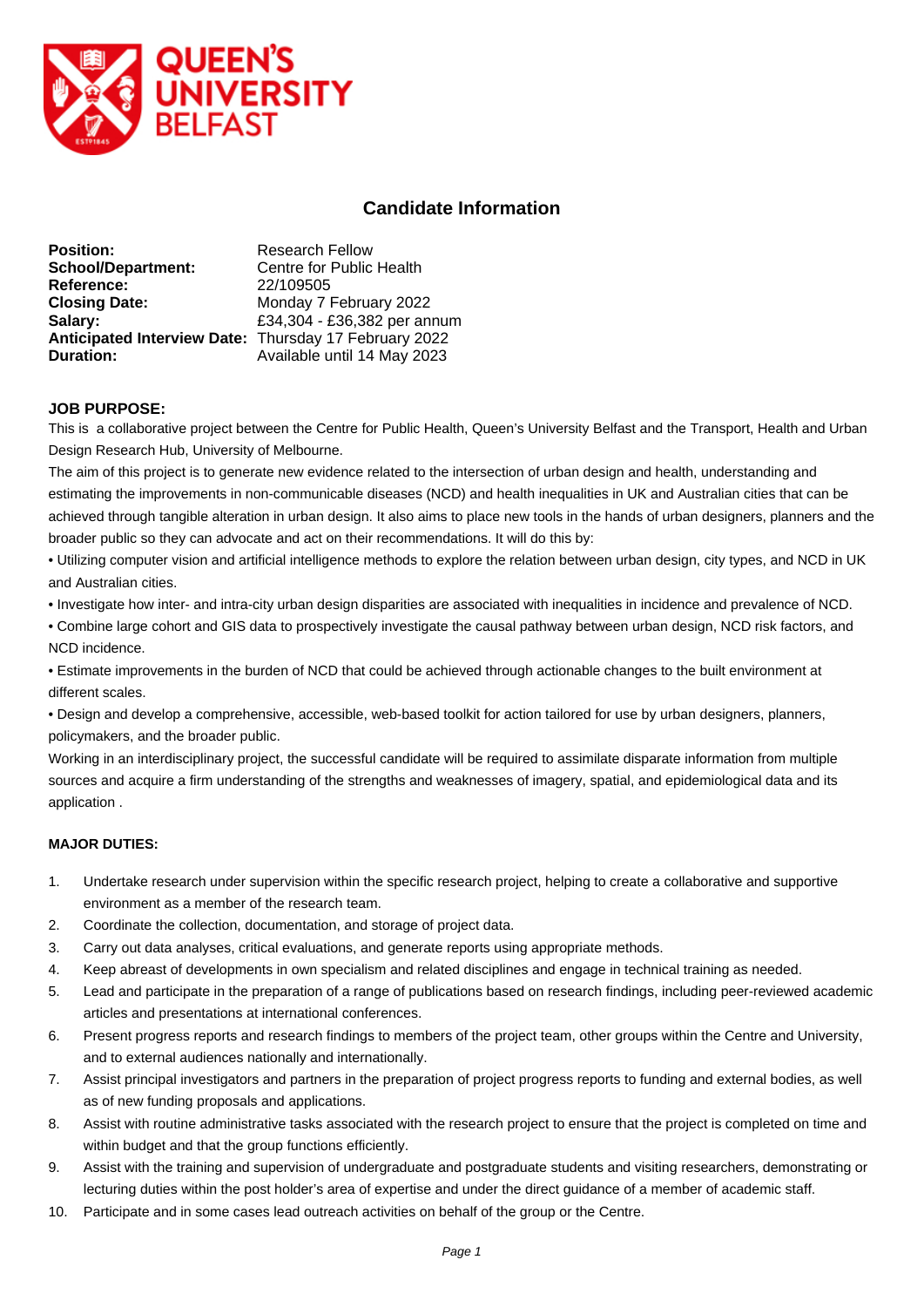11. Follow University's, School's, and Centre's policies and regulations.

## **Planning and Organising:**

- 1. Plan for specific aspects of own research program and tasks and contribute to research group planning.
- 2. Plan own day-to-day activity within the scope of the agreed research program.
- 3. Assist and in some cases lead plans for research activities and workshops when appropriate.
- 4. Meet deadlines for grant applications, journal publications, and presentations and papers for conferences and meetings.
- 5. Coordinate and liaise with members of the project team and other research groups to complete tasks within deadlines.

#### **Resource Management Responsibilities:**

- 1. Ensure research resources are used in an effective and efficient manner.
- 2. Provide guidance as required to support staff and any undergraduate and postgraduate students and visiting researchers who may be assisting with research.

#### **Internal and External Relationships:**

- 1. Liaise on a regular basis with supervisor, colleagues, students, and collaborators.
- 2. Build internal contacts and participate in internal networks for the exchange of information and to form relationships for future collaboration.
- 3. Join external networks to share information and ideas and help develop external collaborations, as appropriate.
- 4. Be prepared to travel to and present at scientific meetings and partner research groups and stakeholders.
- 5. Contribute to the School's outreach program by establishing links with local community groups, industries, governmental organizations etc.

#### **ESSENTIAL CRITERIA:**

- 1. Have, or about to obtain, a PhD in public health, epidemiology, computer science, biostatistics, engineering, or a related area.
- 2. At least 3 years relevant research experience.
- 3. Strong track record and relevant research experience in the application of comparative risk assessment modelling and other statistical and computational approaches.
- 4. Demonstrated ability to conduct key tasks for the development and completion of research projects, such as ethics approval, data collection, preparation of data analysis plan, and data analysis and reporting.
- 5. Demonstrated skills in using at least one statistical and or spatial analysis package (e.g., Python, R, Stata, QGIS, ArcGIS) and capacity and willingness to learn others.
- 6. Research publications commensurate with career stage.
- 7. Familiarity with the governance, technical, and ethical issues related to accessing and using health and spatial datasets.
- 8. Ability to contribute to project management and administrative processes.
- 9. Ability to communicate complex information clearly.
- 10. Demonstrated ability to work effectively as a member of a team as well as capacity to work independently.
- 11. Demonstrated ability to think critically and solve problems to successfully complete tasks.
- 12. Irregular hours may be a component of the research at times (e.g., calls with Australian partners before or after normal work hours).

## **DESIRABLE CRITERIA:**

- 1. Experience or training in Bayesian networks and or comparative risk assessment modelling.
- 2. Previous experience in research projects that deliver against targets and timelines, preferably within an interdisciplinary environment.
- 3. Experience working in public health, epidemiology, or health behaviours.
- 4. Grant writing experience.
- 5. Willingness to supervise and train undergraduate and postgraduate students and visiting researchers.
- 6. Willingness to contribute to the School's outreach program.
- 7. Demonstrated ability to build contacts and participate in internal and external networks.

# **ADDITIONAL INFORMATION:**

The successful candidate will become a member of the Centre for Public Health research team working alongside Prof Ruth Hunter and Dr Leandro Garcia in a program of research funded by UK Research and Innovation (UKRI).